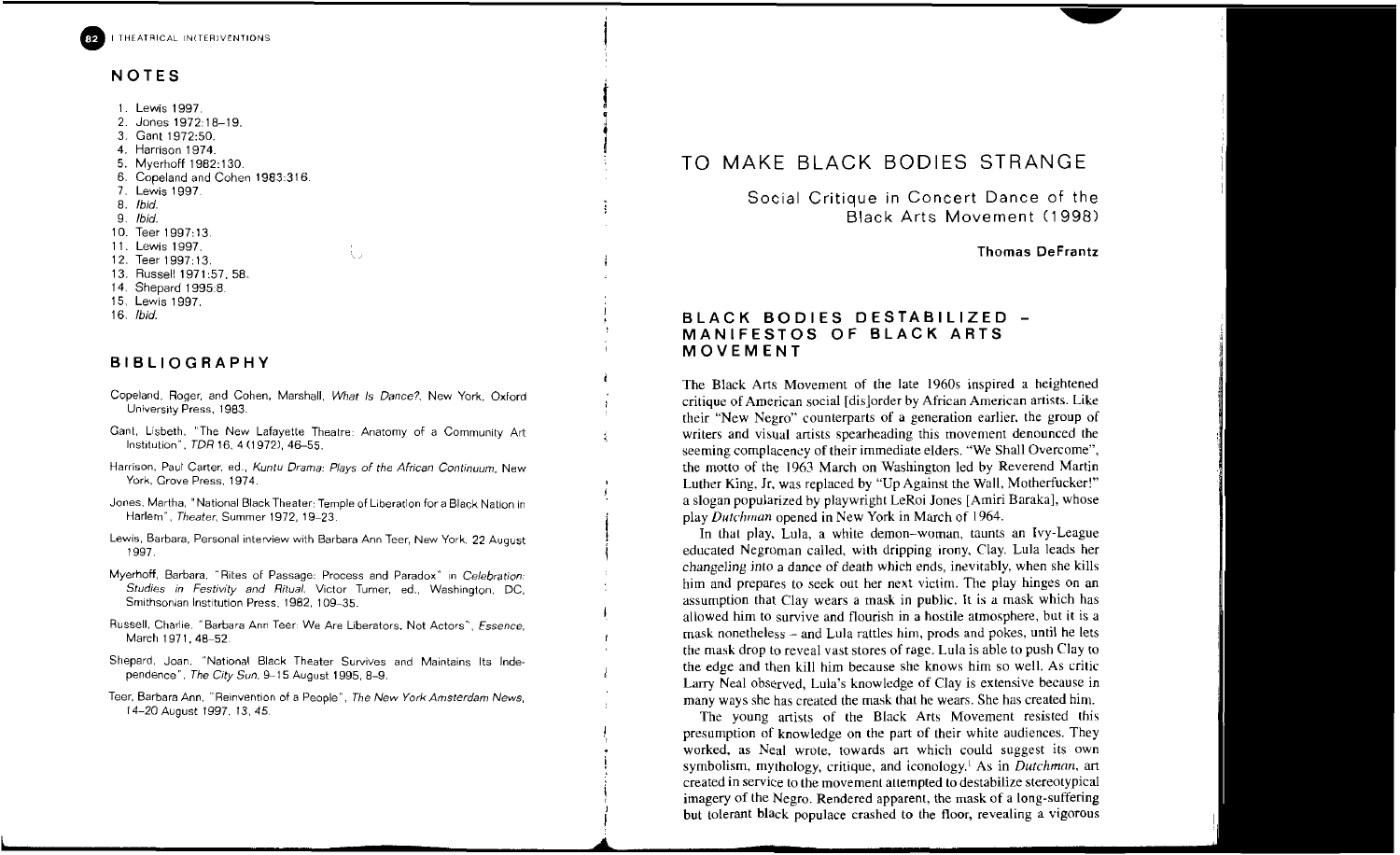**I THEATRICAL INCREDIVENTIONS** 

black body barely able to contain its anger in the face of overwhelming social inequity.

The Black Arts Movement held a unique and important relationship to the Black Power Movement. Artists were indeed concerned with the relationship between art and politics, and through their affirmed association with Black Power, they sought to create an essentialized vision which could prescribe artistic products. As Abby Arthur and Ronald Mayberry Johnson point out in their insightful study of 1960s literary magazines,

As revealed in black little magazines. the theorists and practitioners of the black aesthetic focused on both the appearance and purpose of the new literature. The purpose determined all other aesthetic matters, considered secondary in importance. Stated in general terms, the literature was to be an instrument of separatism, a means of disengaging blacks from Western culture. [...] Separatism, emphasized in contemporary literature, was not an end in itself. The larger goal was a new black consciousness and hence a new black community. [. . .] Inspired by their sense of purpose, writers of the black aesthetic presented themselves as missionaries of blackness, talked about artfor-people's sake, and dreamed of a literature exclusively by, about. and for, blacks.'

The movement assumed an infrangible connection hetween politics and art, and espoused a communal model of art production which valued participation of artists and audience as a guiding principle. On some level, the art explicitly confirmed the well-being of the group. Because, as Neal writes, the movement was "opposed to any concept of the artist that alienates him from his community",<sup>3</sup> its artists rejected abstract metaphor in favor of direct expression which could immediately inspire its audience. The purpose of the art, as a tool of community engagement, mattered.

## **CONCERT DANCE**

The task of pushing concert dance toward a politically viable use as both an instrument and expression of black power ideology fell to young dancers weaned on the largely apolitical choreographic standard common by the 1960s. Established modes of concert dance concerned themselves to a large degree with abstractions of, or dramatic narratives describing, everyday political concerns. Following an aesthetic lineage including Katherine Dunham, Martha Graham, Lester Horton. and Pearl Primus, young black artists in the 1950s imagined concen dance as the exploration and expression of the individual self through movement design. For these artists, the dancing body could achieve transcendency

through the exploration of intimate personal truths. In this model, the purpose of the art derived from the individual artist's ability to communicate to an audience.

Talley Beatty and Alvin Ailey number among the most prominent choreographers working in this individualistic idiom during the 1950s. Beatty's classic work, *Road of rhe Plrnebe Snow* (1959), described an interracial love affair which ends in tragedy along the Lackawanna Railway in the South. Beatty had been one of Katherine Dunham's earliest company of dancers trained in Chicago, and he later worked with filmmaker Maya Deren in the landmark film A *Study in Choreography for Camera* (1945). He appeared in a revival of the musical *Showboat*, and in a 1946 ballet *Blackface,* created for the Ballet Society (the precursor to the New York City Ballet). Beatty began making dances for his own company in the late 1940s and his work, which was filled with fluid patterns and challenging, spitfire combinations, positioned its audience as a hystander to onstage dramatic events.

Alvin Ailey's *Revelations* (1960) presented an oblique narrative of spiritual uplift through a chronological setting of abstract dance to black religious music. An immediate success, *Revelations* suggested the triumph of black spirit through song and dance, from its opening dances with slavery-era costuming and music, to its enthusiastic promise of deliverance in its final song. "Rocka My Soul in the Bosom of Abraham". *Revelations* established Ailey's company as the preeminent interpreter of black experience for a large international audience. But Ailey's choreography, like Beatty's, created an abstract metaphor for survival; dance created in the context of the Black Arts Movement, with its constant exploration of a performative dialectic between performer and audience, was to provide a tool for survival. The Black Arts Movement produced dance works with radical, inflammatory content which, in essence, sought to destabilize the familiar image of black people dancing - to make the dancing black body strange.

Concert dancers who approached the Black Power Movement faced a contradictory dilemma. Many of them had trained in ballet and established modes of American modem dance, two forms which had heen created from a Europeanist vantage and for a largely white audience. The separatist demands of the nationalist moment precluded an acknowledgment of Eurocentric dance heritage; still, young black dancers respected the amount of information their bodies contained from intensive studio training. Even as younger dance artists strove to find forms which could be identified as conforming to an emergent hlack aesthetic, they could not easily dismiss their dance training as "inappropriately white". Black nationalists with no dance background eyed concert dance warily; they suspected work created in a mold favored by already established choreographers like Ailey and Beatty as complicit in maintaining the racist *status quo.*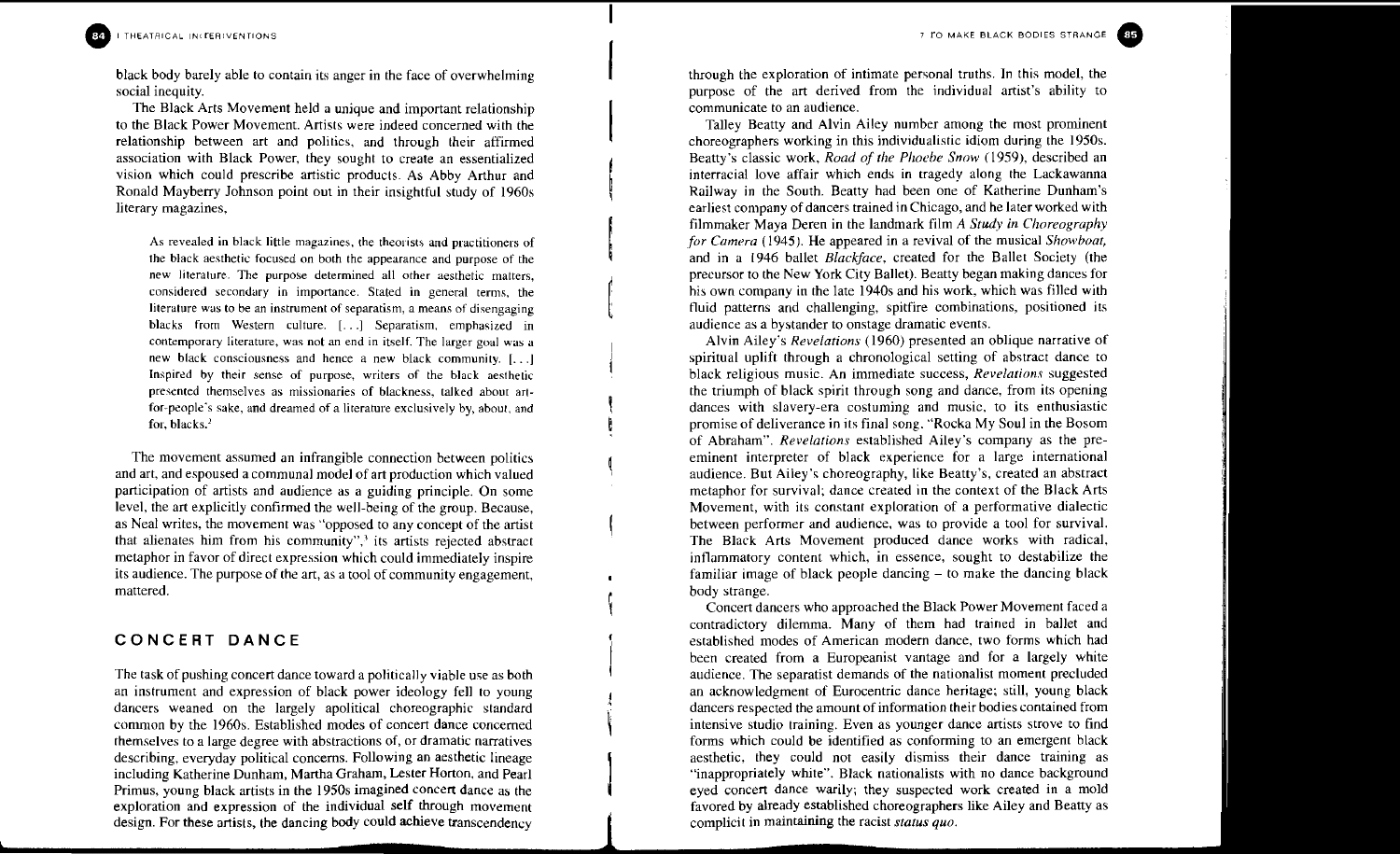# **BLACK ARTS DANCE PRACTICE**

To create work, the movement spawned numerous aesthetic salons of black artists. Quoting from the Johnsons again about the concurrent literary movement. we can extrapolate a sense of the dance scene: "These gatherings gave considerable impetus to the Black Arts Movement. They brought writers together, enhanced their sense of community, and provided a setting and forum for the debate over and celebration of the black aesthetic".' Dancers were no different in this, and coalition-building throughout the 1960s led to several shared performances and the First Annual Congress on Blacks in Dance held at Indiana University in Bloomington, Indiana.

Artists hoped to grab at an aesthetic momentum for making black art; to make work which spoke to a nationalist identity even as it rejected conventional Eurocentric models of dance composition. Few achieved this goal so completely as Eleo Pomare. Born in Colombia, South America, Pomare attended New York's High School of the Performing Arts, founded a company in 1958, disbanded it to travel to Europe to study and perform with Kurt Joos and Harold Kreutzberg, then returned to the United States in 1964 when he revived and expanded his company. Pomare, thus. began like many other dancers in the Black Arts Movement with a Eurocentric background, but he soon became enmeshed in the momentum of the moment and began making protest work.

Pomare's early landmark work, *Blues for the Jungle* (1966), explored a dysfunctional black community peopled by drug addicts, prostitutes. and various denizens. Like Ailey's earlier work *Blues Suite* (1958), Pornare staged a scene of socially disaffected black people, and implicated his mostly white audience in the construction of familiar black stage stereotypes. But where Ailey's work had offered an entertaining and only slightly critical take on the racial conditions, Pomare's work reached off the stage and into the audience, forcing the issue of social change on his dancers and their audience. In the solo "Junkie", for example, the dancer careers across the stage in search of a fix. finally tumbling off the stage and directly entreating the audience to satisfy his needs. The dance assumes the involvement of its audience in its construction; the dancer approaches and finally rejects his audience when he cannot get what he needs from them. The dance itself is conceived as an act of protest, and the inclusion and subsequent rejection of the audience here is an expression of that protest.

Understandably, the easiest emotion to express in art of protest then, as it is now, was rage. In the work of several choreographers of this moment, the dancing black body was destabilized and marked by its eccentric movements or outlandish costuming. Concert work of this era often had titles which expressed black nationalist ideology: John Parks' 197 1 work **Trilogy** had sections titled **"It** Happens Every Day (in which a Brother dies)". "A Woman's Way (in which a Sister mourns)", and "the Man's the Klan (in which Brother and Sister come together)". According to a performance review by critic Zita Allen, "[tlhe idea was clear: raised fists. the sound of explosions. the angry death of the brother in the first part, the lyrical mourning of the second part and in the third section, the determination and togetherness of both in the face of the enemy"? Eleo Pomare's work "Gin Woman Distress" of 1971, danced by Carole Johnson in a lecture demonstration at the National Black Theatre in Harlem, was set to the spiritual "I'm Going Through". According to Arthur Wilson's review of the dance, Johnson created a portrait of a wayward woman: "As the dance ended, Carole stood limp and sorry eyed, her wig thrown on the floor, two large earrings sailing about the room, and her dress torn half off".<sup>6</sup> The rending of her mask - in this case, a whorish identity contained in her hooker apparel - revealed submerged anguish and rage beneath the familiar veneer of the stereotype of black woman as sexually available. In a way. the dance echoed the dropping of the mask, the revelation of an estranged, alternative reality long denied.

In the same performance review, Wilson comments on another Pomare work danced by Johnson, an excerpt from *Black on Black*, also of 1971:

The piece from Eleo's new **Block** on *Black* in which Carole dances the role of Cleaver's wife is very strong in its didactic message of "niggers is afraid of revolution" (using the music of The Lasr Poets. HEAVY!) but needs much more work. A gun, sunplasses, and a black learher coat are used lo give the appearance of the transition necessary to slip into revulutionary shoes. At the end of the dance Carole fires her gun several times in the declaration of "a ready to burn yo' ass nigger". This momentum is clearly necessary, hut does nor follow from the dance. . . . Maybe Eleo was concerned with suggestions, you know, THE MESSAGE, and not the MEDIUM. And if so, that's hip, black dance need not be structured or performed in the traditional emotionally contrived mime technique of Graham. We are no longer puppets on white strings.'

Part of forming a nationalist black art identity involved claiming a concert environment which valued participation of audience in the creation of the performance. The Black Arts Movement encouraged a vocal, call-and-response model of participatory spectatorship in which audience members answered performers' movements with applause, encouragement, and shouts. This was closely tied to African diasporic spiritual practice. and the black church offered obvious and sustained precedent for participatory performance. In this, the Black Arts Movement held profound implications for concert dance practice. We can track the change in a broad dancegoing public from silent witnesses to the cheering fans familiar by the 1980s to the efforts made by artists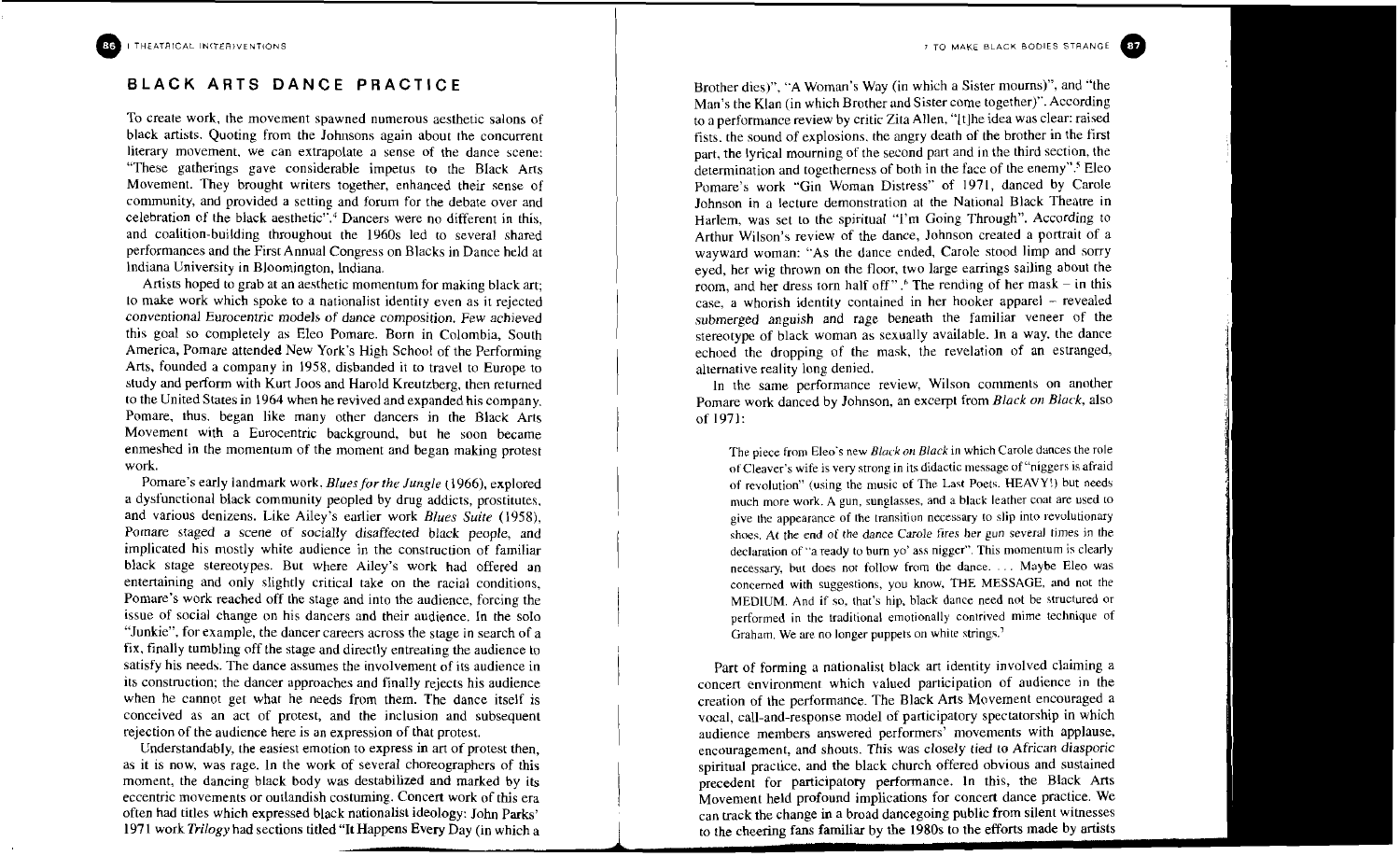working within the Black Arts Movement. An emphasis on the relationship between concert performance and the community meant a reevaluation of the audience's role in the performance as well as that audience's expectations. This also inspired the most important shift among black concert choreographers - the use of contemporary black music for concert dance. Again. this innovation held enormous implications and effected a profound impact upon concert dance practice the world over.

But the subsequent commodification of conteniporary black music into an amorphous, unmarked category of "popular music" complicates this argument terribly. I mean to suggest that the artists of the Black Arts Movement ignored Eurocentric categories of high and low art which placed Aretha Franklin or Otis Redding below William Grant Still or Duke Ellington, or the entire body of spirituals, for that matter. Choreographing to black music which could be concurrently heard on radio hit parades or at house parties was not, for them, necessarily an ironic parody of concert dance convention or a gesture towards the articulation of a deracialized American cultural memory (as it might have been for the audience of, say, white American choreographer Twyla Tharp). For the black nationalist audience, as well as for many African Americans who didn't define themselves as nationalists, contemporary black music could rouse the aesthetic efficacy of its predecessors (which included Williani Grant Still, Duke Ellington, and the spirituals). Dancing to Donny Mathaway or Otis Redding offered an opportunity to confirni, with an audience, where contemporary black expressivity lay. A generation later. I think that African American choreographers still work differently with contemporary black music than their white counterparts do; witness the irony in white choreographer Neil Greenberg's "Disco Project" (1995) compared to the insistent spirituality of African-American Ronald K. Brown's choreography to similar club music selections which he titled "Heaven/Home" (1995).

## **THE FEET**

The reviews I've quoted come from *The Feet,* a monthly dance magazine published occasionally from 1970 to 1973. Carole Johnson, a dancer who worked with Pomare, and also as a soloist, was affiliated with *The Fert* for its entire existence, as contributor, subject, and editor. *The Feet* was created as a project of MODE, the Modem Organization for Dance Evolvement, of which Johnson was founder and president. In the premiere June 1970 issue of *The Feet,* MODE listed a two-pat emphasis: to be of service to professionals in dance, and to be an educational and informational organization for the general public and people in other professions interested in dance. A twelve-pat list offered the organization's goals as folIows:

- <sup>1</sup>1. Design programs and projects that will create more work for black companies.
- 2, Take dance performances into the black communities so that the people will feel and understand the importance of dance in their lives.
- 3. Provide information ahout black dancers. choreographers, companies. and schools.
- 4. Begin a picture file and act as a clearing house so that magazines. especially black ones, can get information and feature dance in their publications.
- *5.* Develop more written material on dance by printing articles and pamphlets.
- 6. Develop educational programs that make use of audio-visual techniques.
- 7. Start a newsletrer for communication of ideas and activities.
- 8. Help develop and maintain up-to-date archives on black dancers and choreographers.
- 9. To develop financial support from a greater portion of the black people.
- 10. Help create centers in other areas of the nation so that companies can have residencies of at least a week.
- I I. Help black colleges find teachers.
- 12. Design programs so the neighhorhood dance schools in the various cities can estahlish relationships with each other as well as with professional dance companies.\*

This last goal speaks to the black nationalist agenda of MODE and *The Feet* as its publication instrument.

The nationalist moment assumed a commonalty among black people in communities scattered across the country which could be enriched by the creation of black art, art which contained an incontrovertible political component. *The Feet* forwarded black nationalist rhetoric in varying degrees of ferventness throughout its publication, and a page 1 article of vol. I, no. 3 entitled "It's Nation Time - Labor for a Nation" solicited money to send delegates to the 4th annual Black Power Conference held in Atlanta, Georgia. Nine months later, *The Feet* reported how that festival established The Langston Hughes House of Kuumba as an outgrowth of the Creativity Workshop held at the Black Power Conference, and sponsored by the CAP, the Congress of African People. (This was the 1960s: there were lots of organizations with acronyms to be deciphered.)

In April and May of 1971, The House of Kuumba hosted a dance festival of groups which fit its prescribed statement of black art, as follows: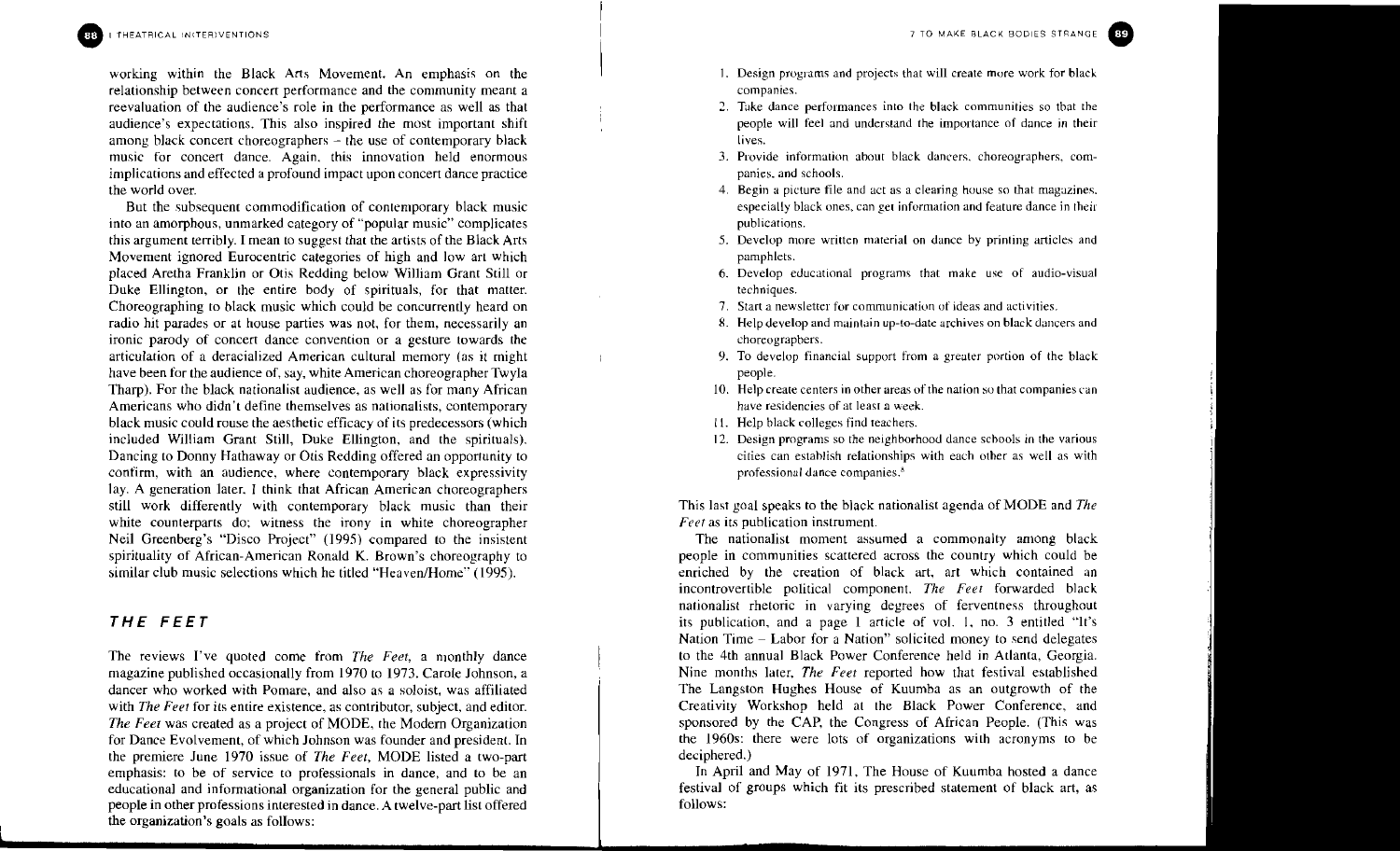**REATRICAL INCLERIVENTIONS** 

For Black Art to be of relevance and importance to the struggle for National Liberation, that art musr possess three qualities:

- I. Collective,
- 2. Committing, and
- 3. Functional.

COLLECTIVE  $-$  It must come from a whole people showing all the aspects of the people. the community, and the family.

COMMITTING -It should dedicate Black people to change; to struggle against those who struggle against them, and make peace with those who make peace with them.

FUNCTIONAL - It must be a communicating instrument that will speak to and inspire Black people and that will let Black people see themselves in order to better themselves.<sup>9</sup>

The festival program included the Chuck Davis Dance Company; Kawaida Village from Newark, New Jersey; Black Ensemble from Albany, New York State; the Eleo Pomare Dance Company: Black Dance Union (under the direction of Michael Peters, who later became Michael Jackson's choreographer): Larocque Bey Drummers and Dance; Rod Rodgers Dance Company: Morse Donaldson's Armageddon in Babylon; Movements Black Dance Repertory; Olatunji Dancers; and Glenn Brooks' "lnterpret A People".

During its existence, *The Feel* ran reviews, poetry, interviews with dancers and choreographers, class listings, dance community news (such as who had changed companies), and touring schedules. As the arts movement gained momentum, MODE began an important initiative to pay tribute to "a person who contributed lo the black experience in dance" in a formal ceremony. Its first award was given in May 1971 to lsmay Andrews, the early teacher of many black perfomling artists including Chief Bey, Commodore Joe, Eartha Kitt. Eleo Pomare, Bea Richards, and Brunilda Ruiz. Andrews taught in New York community centers from 1934 to 1959, leading African dance, music and drama classes within the black community which instilled artists with ideas of black pride. *The Feet* is especially notable in its efforts to fix a definition of "black dance", a maneuver necessitated by its common but vague usage by white journalists throughout the period. The Feet followed funding patterns of government agencies, and in February 1971 published a listing of grants from the New York State Council on the Arts given to all dance and Harlem-based organizations. Members of MODE were concerned with critical writing which was inevitably invoked to rank the companies in competition for funding.

Several editorials by Carole Johnson were devoted to the impossible task of defining "black dance":

must be used to include any form of dance and any style that a black person chooses to work within. It includes the concept that all Black dance artists will use their talents to explore all known, as well as to invent new forms, styles, and ways of expression through movement. [...]

Since the expression "Black dance" musr be all-inclusive, it includes those dancers that work in:

- 1. the very traditional forms (the more nearly authentic African styles);
- **2.** the social dance forms that are indigenous to this country, which include tap and jazz dance:
- 3. the various contemporary and more abstract forms that are seen on the concert stage; and
- 4. the ballet (which must not be considered as solely European).<sup>10</sup>

The breadth of this definition renders it pointless, and the debate over terminology continues to this day.

*The Feet* published a final anniversary issue in June 1973. In this final issue, Carole Johnson offered a column titled "Reflections on 'Organization' in the Dance World" which contained a history of MODE and its predecessor, the Association of Black Choreographers; and a list of summary of projects executed by MODE, which included *The Feet,*  the dance service award. a television panel discussion, a community dance series. and the First National Congress on Blacks in Dance held at lndiana University in Bloomington, lndiana, from 26 June to I July 1973. In this essay, Johnson offers a candid assessment of the organizational, structural and functional problems she encountered in administering MODE:

One is that the goals have been too broad for the small group of people committed to executing them; two is that services have not been clear to dancers and often have not been realized because of a lack of funds, and three is that MODE came iuto existence before the dancecompanies were physically prepared to lend the support necessary [to make the organization work]."

Here. black nationalism is all but replaced by a softer dance-nation rhetoric as Johnson concludes:

hecause the dance comnlunity black and white is so small. everyone is needed to change the status of dance. The majority of black people do not feel welcome or that they have the power to make changes in the larger or more established dance institutions. Black people are part of the nation and must also share a part in helping solve the problems peculiar to the dance. For hlack people, the work necessary for the recognition of dance in the structures of this country can be best coordinated in conjunction